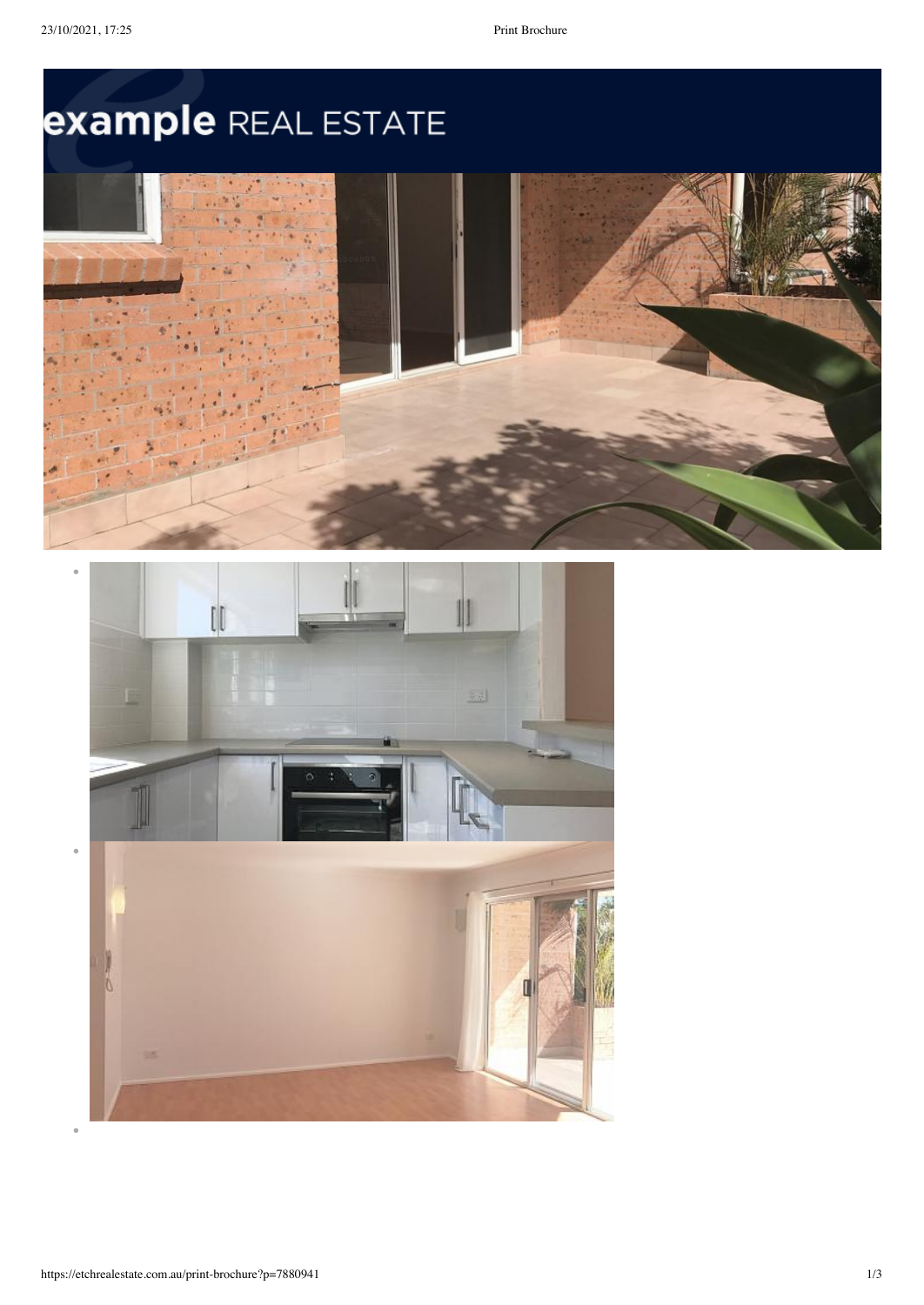

## **Manly 20/17 Balgowlah Road**

#### **Recently Refreshed Apartment with Large Entertainer's Deck**

Be inspired by Manly's idyllic lifestyle in this ground floor security apartment, providing a comfortable lifestyle opportunity for the future tenant. Beautifully private and boasting green aspects through every window, it displays bright open-plan interiors with modern indoor/outdoor flow to the north facing entertainer's deck. The apartment has recently been refreshed with updates including:

- As new kitchen cabinetry and appliances,

- As new carpet in each bedroom,

- As new vanity in the bathroom,

- As new engineered timber flooring throughout,

- Freshly painted.

The complex is positioned directly opposite the recently renovated Andrew 'Boy Charlton' Swim Centre and walking distance to Manly Beach and Manly Wharf where the ease of living on offer ranks among the area's very best. Regarding transport the 'Hop, Skip & Jump' bus frequents at the door and regular public transport found on Balgowlah Road.

- Practical floor plan with light-filled lounge plus defined dining

- Tiled entertainers' balcony is sheltered from the elements

- Thoughtfully separated bedrooms with large mirrored built-ins

- Neat and tidy fully-tiled bathroom, separate internal laundry

- Single lock-up garage and ample visitors' parking

- Small well-maintained complex close to shops, parks & cafes

Inspect as advertised

### **Leased \$820pw**

#### $2 \Leftrightarrow 1 \Rightarrow 1 \Leftrightarrow$

**Inspect**

Inspection of this property is available strictly by arrangement only.

#### **Contact**



**Hugo Ortega**

[hugo@etchrealestate.com.au](mailto:hugo@etchrealestate.com.au) [0414](tel:0414 604 504) 604 504